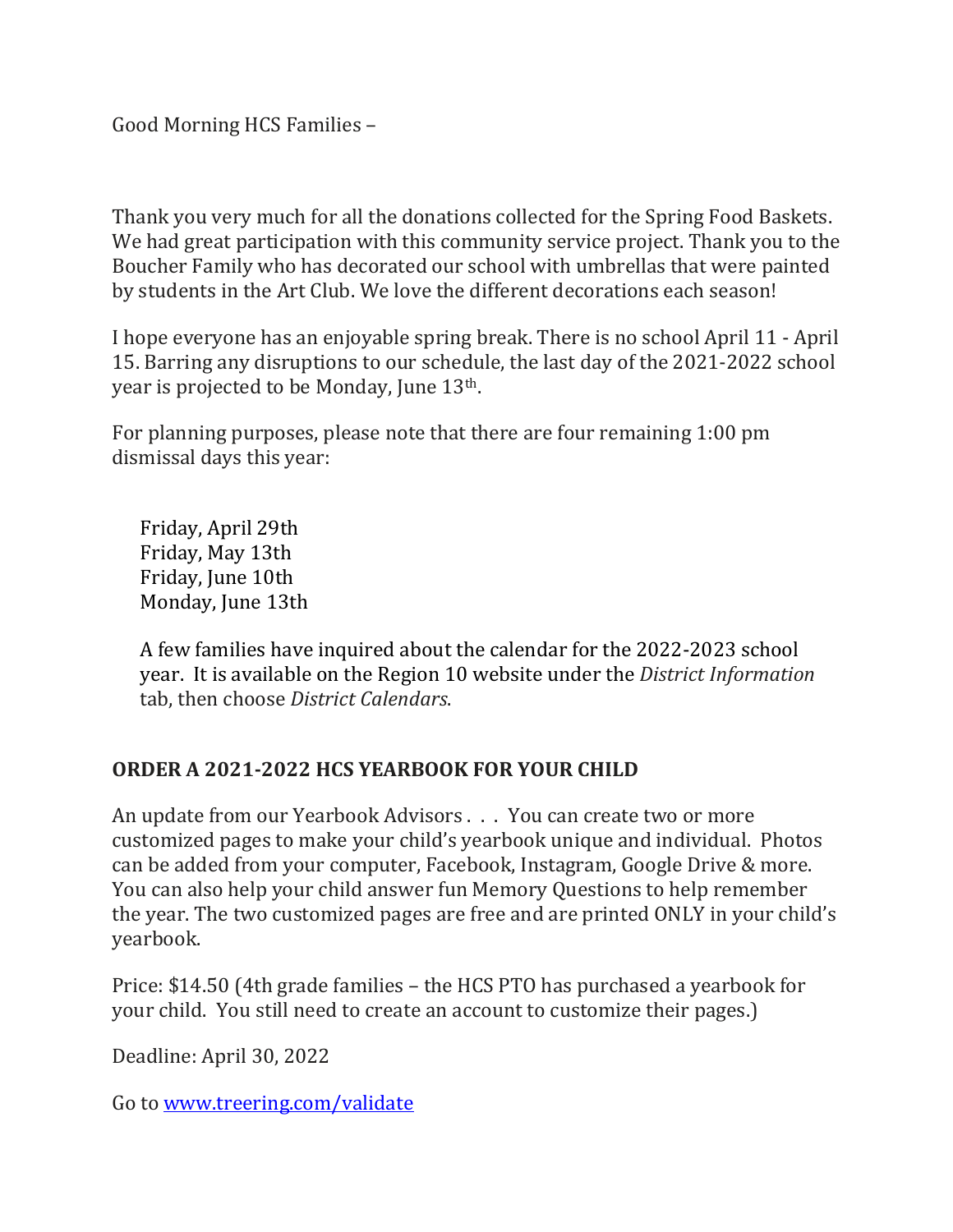Enter the HCS passcode: 1016027963471664

Questions? Go To [https://help.treering.com/hc/en-us](http://track.spe.schoolmessenger.com/f/a/m7gQuwDS7p3Ky0C98-zemA~~/AAAAAQA~/RgRkM-w2P0QiaHR0cHM6Ly9oZWxwLnRyZWVyaW5nLmNvbS9oYy9lbi11c1cHc2Nob29sbUIKYku2uFJiJrE1plIZYmFsbGVyaW5pYUByZWdpb24xMGN0Lm9yZ1gEAAAAAQ~~) or Call 877-755-8733

This will be the last email update. I'll be back in your inbox on Sunday, April 24! Enjoy the break!

Bob

### **A message from HCS PTO:**

Please review the email that was sent out on 4/8/22 regarding the Husky Hustle Kickoff.

### **CALENDAR**

**April 11-15** – No School, Spring Break

**Thursday, April 28** - Spirit Day, wear your blue and white

**Friday, April 29** – 1:00 pm dismissal for students, teacher professional development

**Monday, May 2nd – Friday, May 6th** – Staff Appreciation Week

**Monday, May 2nd –** BOE Annual Budget Meeting, Har-Bur Media Center

**Tuesday, May 3rd-** Proposed Referendum Date- Town Halls

**Monday, May 9-** BOE Meeting, Har-Bur Media Center

**Wednesday, May 11th** – National School Nurses Day

**Friday, May 13** – 1:00 pm dismissal for students, teacher professional development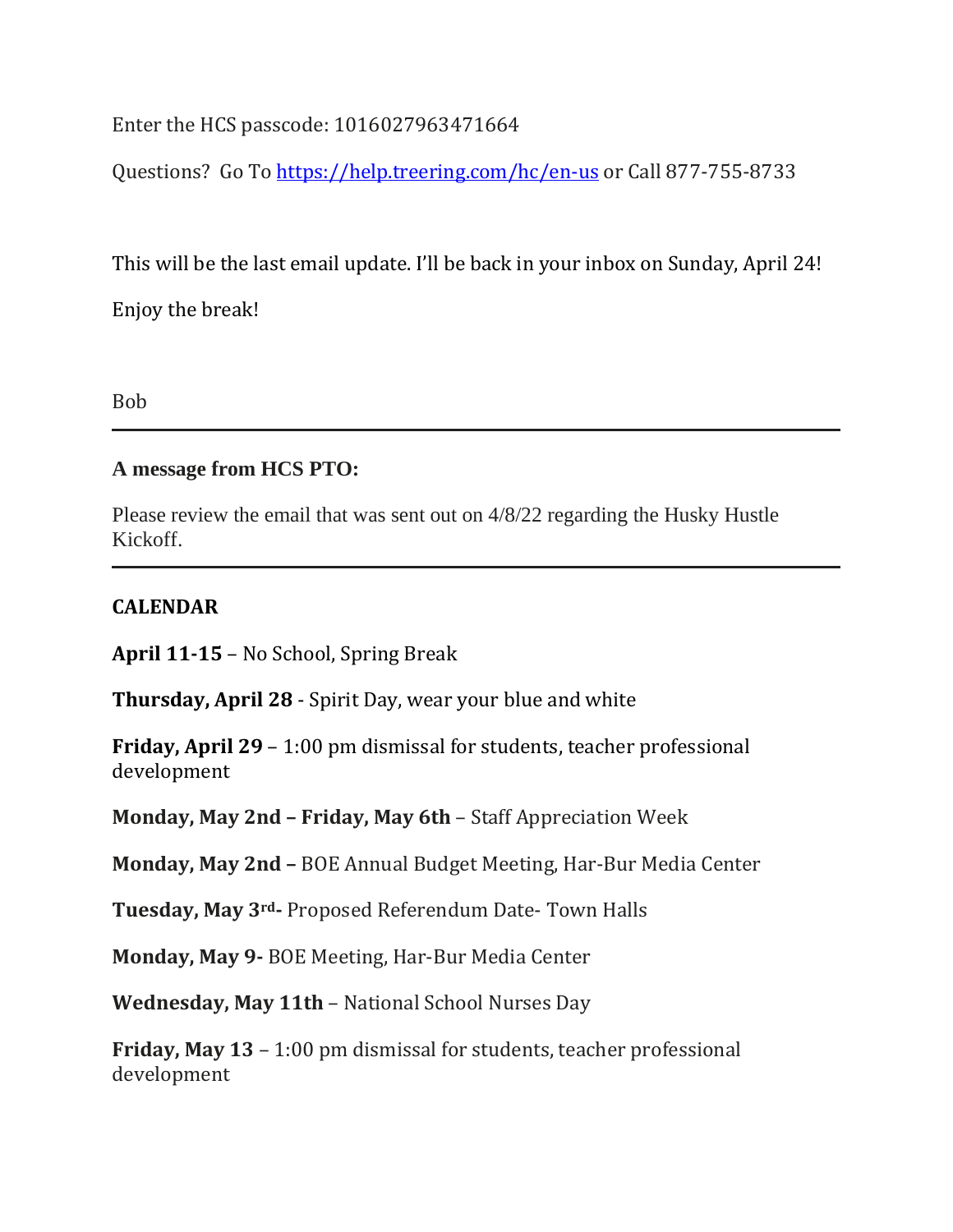**Saturday, May 14**- Husky Hustle

**Thursday, May 26** – HCS Art Show, 5:00-7:00 pm

**Friday, June 3** – HCS Field Day

**Thursday, June 9** – Moving Up Ceremony for Fourth Graders

**Friday, June 10**- 1:00 pm Dismissal

**Monday, June 13**- 1:00 pm Dismissal, Last Day of School

**Monday, June 13-** BOE Meeting, Har-Bur Media Center

### **COVID ATTENDANCE GUIDELINES**

We appreciate everyone's adherence to the guidelines below.  It is essential that students do not come to school if:     

 They have had close contact (at least 15 minutes, within 6 feet) with a person that has tested positive for COVID-19 and are quarantining for the required number of days     

 They, or a member of your household, has been tested for COVID-19 because of symptoms and/or potential exposure and you are awaiting results     

 You screen them in the morning before school and they have any of the symptoms below:      

- **fever of 100.4 or higher**
- **chills**
- **a new cough**
- **difficulty breathing**
- **a sudden loss of taste or smell**
- **shortness of breath**
- **sore throat**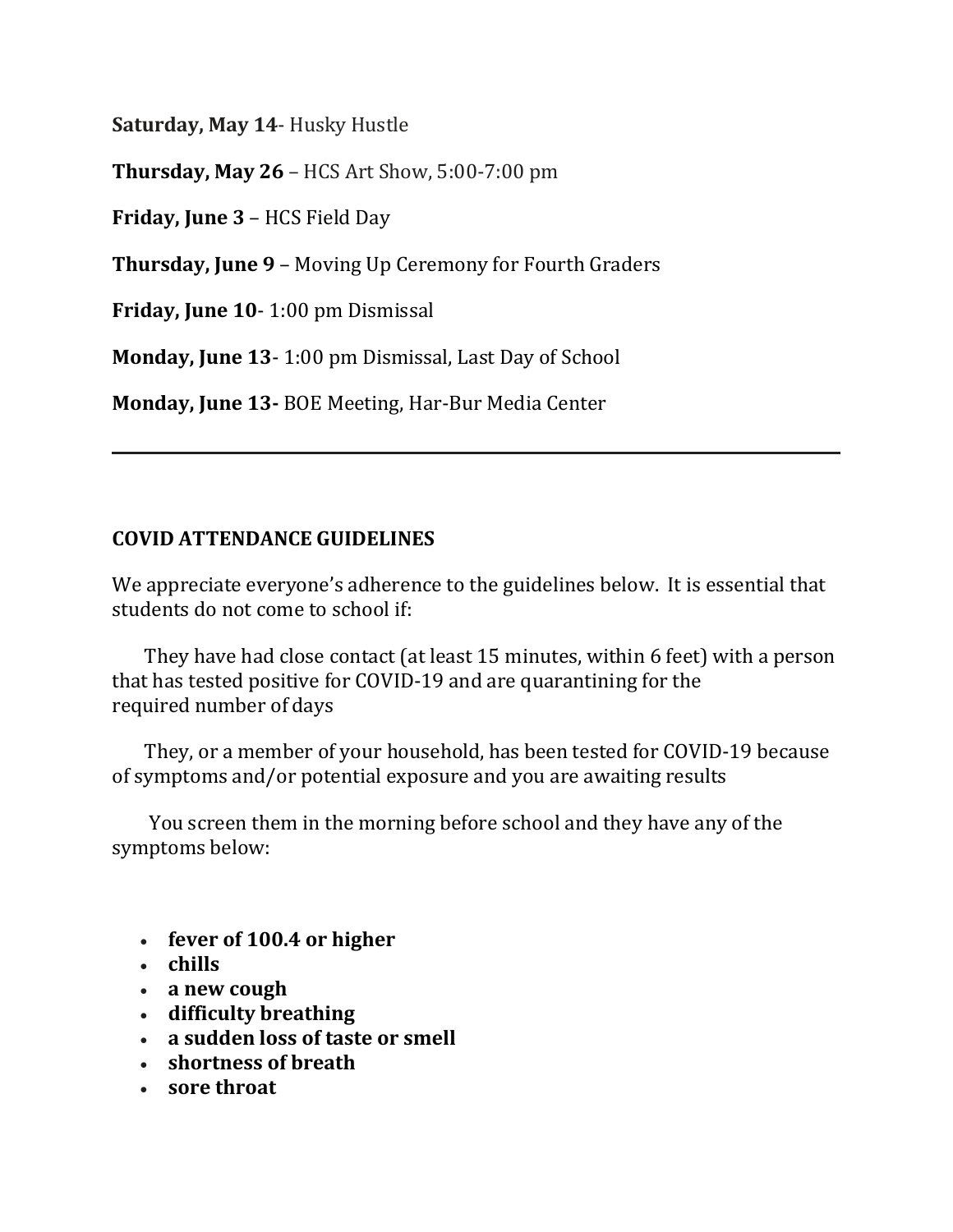- **congestion**
- **extreme fatigue**

 If your family has traveled, we recommend testing upon returning. Please be vigilant and check for any symptoms daily for 14 days after travel. Even mild symptoms can be the first sign of COVID. If the traveler, family member or student, develops any symptoms, keep all family members home from school until the traveler has been tested.     

In all cases, we ask that you always err on the side of caution. If your child has any signs of illness, please keep them home and contact our school nurse, [hcs.nurse@region10ct.org](mailto:hcs.nurse@region10ct.org) by phone at (860) 485-9029 ext. 12103 

A friendly reminder that our school nurse, Kristen Sullivan is out on maternity leave. There will be a substitute nurse covering each day. You can still leave messages for the nurse, and email if needed. If your child will be tardy or absent for any reason, please notify HCS. Please send health-related emails to **[HCS.Nurse@Region10ct.org](mailto:HCS.Nurse@Region10ct.org)**

Follow the HCS PTO on Facebook! [https://www.facebook.com/HCSPTO/](http://track.spe.schoolmessenger.com/f/a/-WyUGvwaCcF3O05kjgCDuQ~~/AAAAAQA~/RgRkM-w2P4QkCGh0dHA6Ly90cmFjay5zcGUuc2Nob29sbWVzc2VuZ2VyLmNvbS9mL2EvZHRDbkRtcldsY0RmTGtUSjFzUG1sQX5-L0FBQUFBUUF-L1JnUmtLckdfUDRRbkNXaDBkSEE2THk5MGNtRmpheTV6Y0dVdWMyTm9iMjlzYldWemMyVnVaMlZ5TG1OdmJTOW1MMkV2V2xrM1UwVTFXV3RTVlMxRVJqZ3djR3BsWlRsR2QzNS1MMEZCUVVGQlVVRi1MMUpuVW10SldHUkdVRFJTYmtKdGFEQmtTRUUyVEhrNU1HTnRSbXBoZVRWNlkwZFZkV015VG05aU1qbHpZbGRXZW1NeVZuVmFNbFo1VEcxT2RtSlRPVzFNTWtWMlRGVndkR1JFWkZWU2JWSlFWREIwVlZOSVozbFpNbkJoVEZNeFVsVllOUzFNTUVaQ1VWVkdRbFZWUmkxTU1VcHVWVzEwU0ZKSWNFVlZSRkpUVjBWS1NHRkVRbXRUUlVVeVZFaHJOVTFIVG5SU2JYQm9aVlJXTmxrd1pGWmtWMDE1VkcwNWFVMXFiSHBaYkdSWFpXMU5lVlp1Vm1GTmJGbzFWRWN4VDJSdFNsUlBWekZOVFd0V01sWXdaR3BrUmxKV1pVWldVbUpVYkVOVlZscHFUVVV4VkUxV2JGQlhSVnB6VkRCYWQyUkdSbGxPVXpGTlRVVmFRMVZXVmtkUmJGWldVbWt4VFUxVmNIVldWekV3VWxkUmQyTkZTbFpTUmtwV1ZrVldSMlJIUmtWUmJYUlVVbFZWZVZaRmFISk9WVEZJVkc1U1UySllRbTlhVmxKWFRteHJkMXBHV210V01ERTFWa2N3TldGVk1YRmlTSEJhWWtkU1dGcFhNVTVsVmxwMVZtMUdUbUpHYnpGV1JXTjRWREpTZEZOc1VsQldla1pPVkZkMFYwMXNjRWRWYXpsclVteHdTRlV4VWxkV2F6RkdUbFUxWVZZelVUQmFWM2hyVjFkT1NFOVdTbXhoZWxaVlZtdGtNR0V3TVVkaU0zQlBWWHBHVGxSVlZtRlJNVlpYVm10a1VtSkdXbGRWYld0NFZGVXhWbU5JVmxkV2VrVjNWVlJHZDFJeVJrWlBWbHBUVW10d1ZsZFdaREJTTVdSSVVtdFdVbUpZVWxWVmJGWldaVlphUm1GSVNrOVdWRVpKVmtjMVUxVXlTbGxSYlRsaFZteEtXRlJ0ZUhKa01YQkhWMjEwVjAxRVJURldhMk4zVGxkR1ZrMVlSbWxUU0VKaFdXdGtVMWRHY0ZoTlZUVnNWbXh3TVZadE1VZFViVXBIWW5wR1YxSlhUalJXUkVwVFpFWk9jMVZzUWxkbGExcFBWa1prTUZZd01YTlhXR3hPVjBoQ2MxVnFRbk5PUmxwWVpVVmtWMUpVUmtsWGJuQkRWMFphTmxKdVdscGhNWEJvVkcweFIxSXhVbk5UYkdoVFltdEtVVll5ZEZOUk1VbDRWbGhzVmxkSVFsQldXSEJIVkd4U1ZsWnRSbEpOVmxwWVZtMTBhMVZ0U2tkWGJHUldZbGQwTkZaR1ZYaFdiVTVKVm14a1YyVnJXWHBXTWpFMFZESlNWMVp1VGxKaVJuQlVWV3hXZDFZeFdsVlJiWFJUVFZVMVdGWnROVWRWYlVwWlVXeFNWbUp1UW5sYVZscGhVbXhXY2s5V1drNWlSbkJaVjFkMFlXSXhXbGhUYmtwcVVsUldZVmxzYUU1bFJsSlZVbTEwYWsxV1NsWlZiVEUwWVZaSmVsVlVSbGhXYkZwMlYxWmtSMVpyTVZsV2JXaFRVbFZ3V2xkWGRHdGlNVlpIWTBab2JGTkhVbGxWYkZKWFYxWlNjMXBGWkZoU2EzQlpXa1JPYjFZd01WZFRhM1JWWWtkU1ZGVnRNVkpsYlVwSFlVWm9VMkpyU205V2JYaHZaREpOZUZOc1pGZFhSM2hRVmpCa1UyTnNWblJsUjBaT1ZtMVNXbGt3VlRWV1YwcEdZM)   

Contact Information for HCS Staff:  [http://harwinton.region10ct.org/staff\\_e](http://track.spe.schoolmessenger.com/f/a/Hmd9nezLmz4ckdXAr2me0A~~/AAAAAQA~/RgRkM-w2P4QkCGh0dHA6Ly90cmFjay5zcGUuc2Nob29sbWVzc2VuZ2VyLmNvbS9mL2EvdXBqNWIzMTJDUG1qOGJEcjJKdnhSQX5-L0FBQUFBUUF-L1JnUmtLckdfUDRTdkNXaDBkSEE2THk5MGNtRmpheTV6Y0dVdWMyTm9iMjlzYldWemMyVnVaMlZ5TG1OdmJTOW1MMkV2WkhkVVRGUkVkVzQ0VFUxek1sZDZOV2xOYXpOMWQzNS1MMEZCUVVGQlVVRi1MMUpuVW10SldHUkdVRFJVVUVKdGFEQmtTRUUyVEhrNU1HTnRSbXBoZVRWNlkwZFZkV015VG05aU1qbHpZbGRXZW1NeVZuVmFNbFo1VEcxT2RtSlRPVzFNTWtWMlRWaFdUVkZWYkV0V1Ztc3lWRlYwYldGRlJrZFNla1p6WVc1R1VGVllOUzFNTUVaQ1VWVkdRbFZWUmkxTU1VcHVWVzEwU0ZKSWNFVlZSRkpVWW10S1NHRkVRbXRUUlVVeVZFaHJOVTFIVG5SU2JYQm9aVlJXTmxrd1pGWmtWMDE1VkcwNWFVMXFiSHBaYkdSWFpXMU5lVlp1Vm1GTmJGbzFWRWN4VDJSdFNsUlBWekZOVFd0V01sUnVjRTlXVlhoWFQxWndUMWRIZUZSV1IzUnFUVzFSZUZKck5WVk5WVXBLVkZkMGQxZFdSbGxPVXpGTlRVVmFRMVZXVmtkUmJGWldVbWt4VFUxVmNIVldWekV3VWxkUmQyTkZTbFpTUmtwVFZUQldSbVZYUmtWUmJYUlVVbFZWZVZaRmFISk9WVEZJVkc1U1UySllRbTlhVmxKWFRteHJkMXBHV210V01ERTFWa2N3TldGVk1YRmlTSEJhWWtkU1dGcFhNVTVsVmxwMVZtMUdUbUpHYnpGV1JXTjRWREpTZEZOc1VsQldla1pPVkZkMFYwMXNWWGhYYlhSVVVqQmFlVlF4V2tOWFZUQjVWVzVDV0dKVVJreFZhMXAzVWtVeFYxSnNXbE5pUjNkM1ZtMXdRMVl5VFhoU2JHeFBWWHBHVGxSVlZtRlJNVlpYVm10a1VtSkdXbGRWYld0NFZGVXhWbU5JVmxkV2VrVjNWVlJHZDFJeVJrWlBWbHBUVW10d1YxWnNWbGRTTVdSSVVtdFdVbUpZVWxWVmJGWldaVlphUm1GSVNrOVdWRVpKVmtjMVUxVXlTbGxSYlRsaFZteEtXRlJ0ZUhKa01YQkhWMjEwVjAxRVJURldhMk4zVGxkR1ZrMVlSbWxUU0VKaFdXdGtVMWRHY0ZoTlZUVnNWbXh3TVZadE1VZFViVXBIWW5wR1YxSlhUalJXUkVwVFpFWk9jMVZzUWxkbGExcFBWa1prTUZZd01YTlhia3BXWWxWYWNWUlZVbk5TYkZsNVkzcEdWbUpHYkRaVlYzUTBWbGRLVlZadVNscGlSMUpRV2tWVk1WZEdaSE5UYld4WFltdEtZVll5ZUd0Tk1EVldUVmhPYVUwelFsQldXSEJIVkd4U1ZsWnRSbEpOVmxwWVZtMTBhMVZ0U2tkWGJHUldZbGQwTkZaR1ZYaFdiVTVKVm14a1YyVnJXWHBXTWpFMFZESlNWMVp1VGxKaVJuQlVWV3hXZDFZeFpGaE5TR2hUVFZVMVdGWnROVWRWYlVwWlVXeFNWbUp1UW5sYVZscGhVbXhXY2s5V1drNWlSbkJaVjFkMFlXSXhXbGhUYmtwcVVsUldZVmxzYUU1bFJsSlZVbTEwYWsxV1NsWlZiVEUwWVZaSmVsVlVSbGhXYkZwMlYxWmtSMVpyTVZsV2JXaFRVbFZ3V2xkWGRHdGlNVlpIWTBab2JGTkhVbGxWYkZKWFYxWlNjMXBGWkZoU2EzQlpXa1JPYjFZd01WZFRhM1JWWWtkU1ZGVnRNVkpsYlVwSFlVWm9VMkpyU205V2JYaHZaREpLZEZadVRsWmlSbHBVV1Zod2MxVXhiSEpXYms1T1RWWnNOVnBGVWxOV01ERnlZM)mail and webpages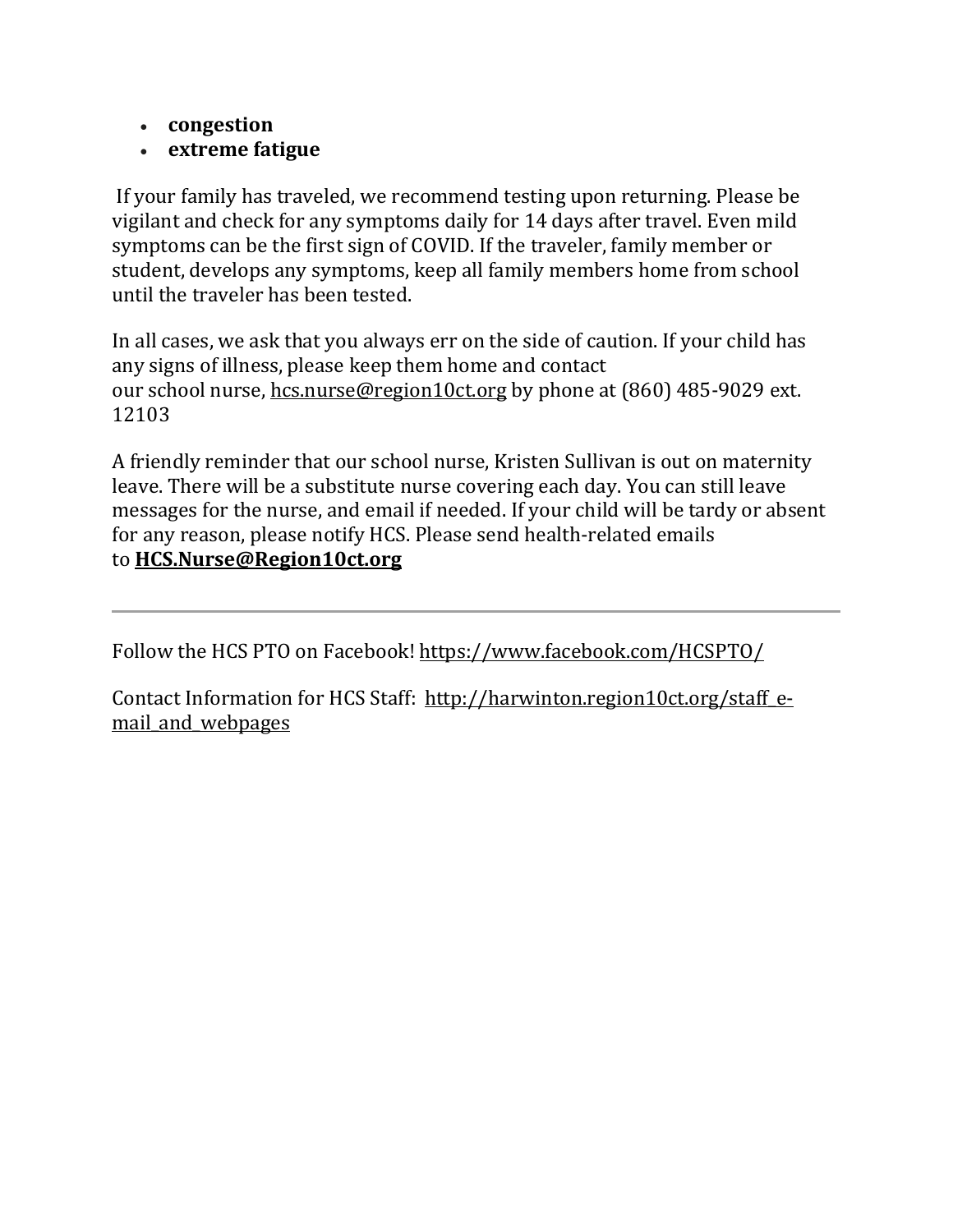

# **HUSKY HUSTLE T-SHIRT ORDERS**

# Order your very own HCS Husky Hustle T-shirt to wear at the event!

T-shirts are white so they can display all the bright colors that the kids will through during the Husky Hustle Color Run!

# T-Shirts are \$15.00 Available in adult and youth sizes.

# **Order online now!**

- 1. Go to www.harwintongraphics.com
- 2. Click "Online Order" at the top of the page.
- 3. Scroll down and click to HCS Husky Hustle. (Make sure its not the regular HCS apparel option.)
- 4. Then select your options and place your order.



# Orders MUST be submitted by APRIL 28th.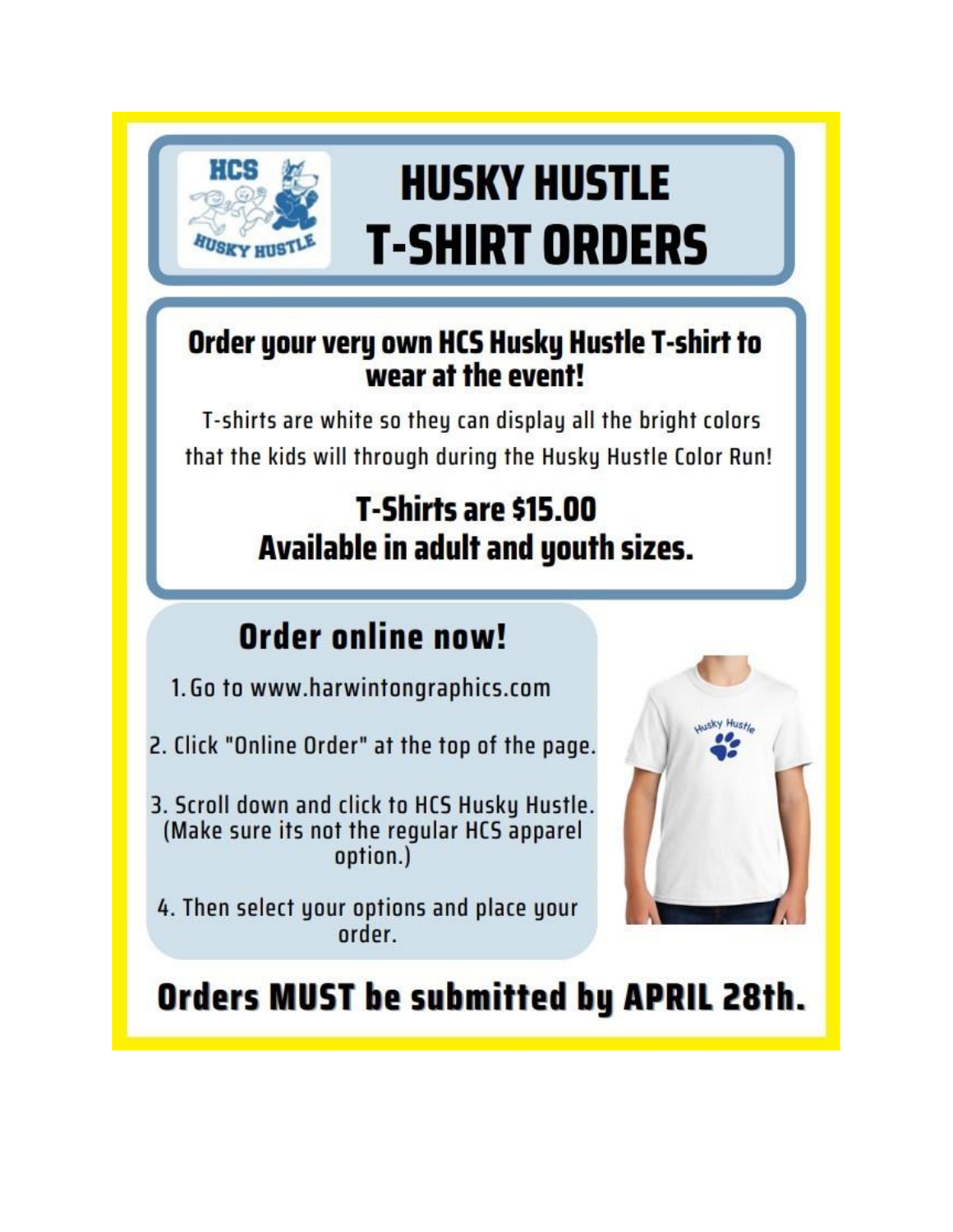## Capture Your Memories in This Year's **Harwinton Consolidated School** Yearbook



#### **Customize Your 2 Free Pages**

- Add photos from your computer, Facebook, Instagram, Google Drive & more.
- Answer fun Memory Questions to help remember the year.
- The 2 Custom Pages are FREE and are printed<br>ONLY in your book. Want more pages? Each<br>additional 2 pages is just \$0.99.

#### To Purchase & Customize Your Yearbook

**TreeRing** 

Must be a parent or student 13 years or older.

- 1 Go to www.treering.com/validate
- 2 Enter your school's passcode: 1016027963471664

Regular Price: \$14.50 Deadline: Apr 30

Create an account and then you will be able to customize your 2 free pages.

For help go to https://help.treering.com/hc/en-us or call 877-755-8733